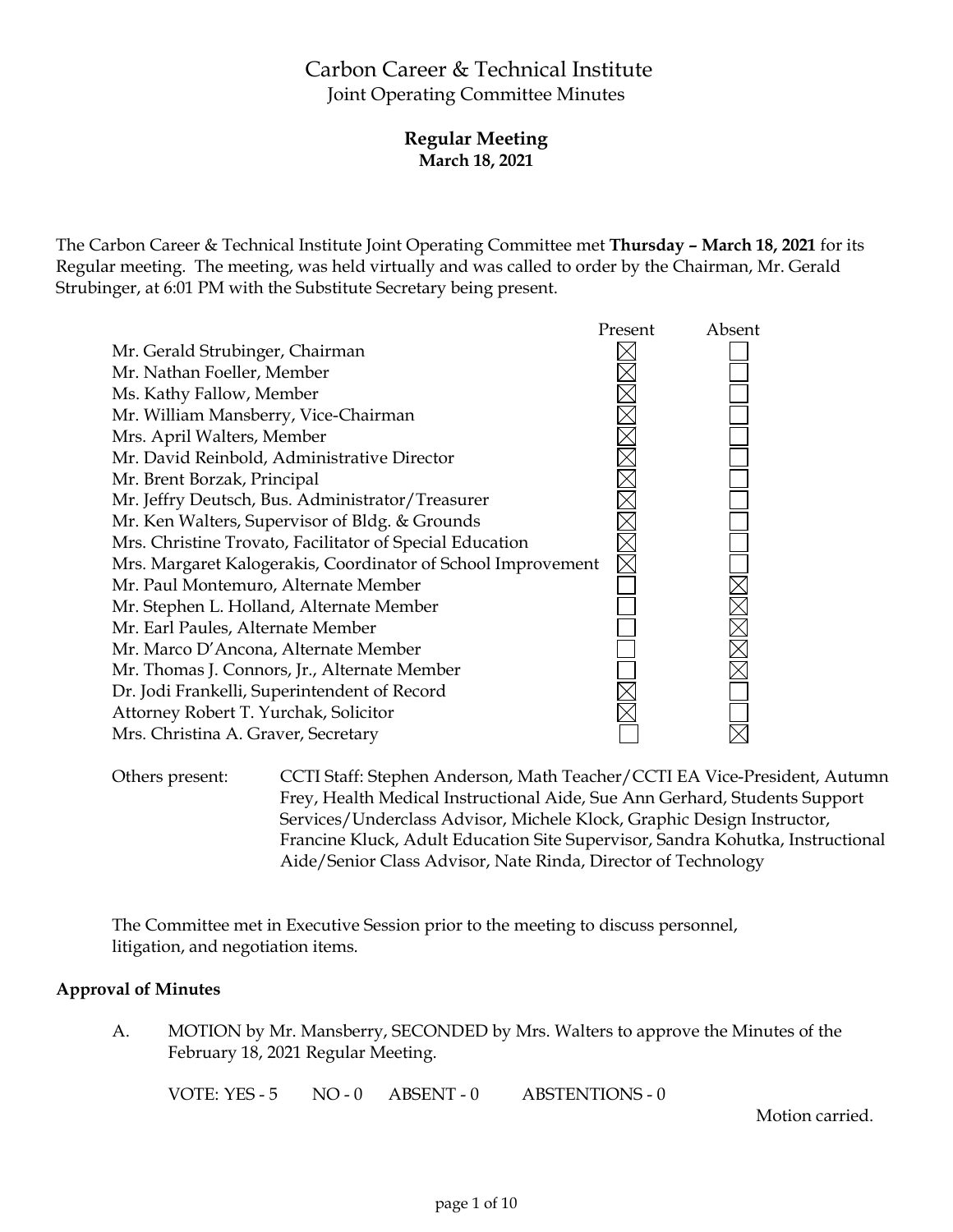#### **Public Comment**

- Stephen Anderson, CCTI Math Teacher and CCTI Education Association Vice-President shared the following:
	- o Tuesday evening TV-13 coverage of our Health Medical Students in a Zoom session with Pat Bautz, drummer from the band, Three Dog Night. Mrs. Frey will provide more information.
	- o Mr. Kuehner, SkillsUSA Advisor has been working hard to provide opportunities for our students to complete in the SkillsUSA competitions.
	- o Graphic Design student Crysta Strohl (Palmerton ASD Junior) participated in the SkillsUSA District photography competition on Wednesday, February 24th. Competitors had to submit two digital images and also participate in a live Studio Portrait competition via Zoom. Miss Strohl was the 1st place Gold winner and will be moving on to the State competition!
	- o Ms. Kuehner, Marketing/Distributive Education Instructor continues to provide new and exciting opportunities to speak with marketing professionals. She will be hosting Bob Kelly, a professional who dominates in real estate and has an extensive background in Marketing & Sales to share advice with her class and provide support.
	- o We continue to offer the administration union leadership in our roles in the building to provide assistance in communication and planning.
	- o We want to wish Mr. Brian Wirth, HVAC Instructor and Cooperating Education Coordinator best of luck as he leaves CCTI to pursue educational opportunities elsewhere. Mr. Wirth has been at CCTI 20 years and will surely be missed.

#### **Approval of Treasurer's Report (February 2021)**

A. MOTION by Mr. Mansberry, SECONDED by Mr. Foeller to approve the Treasurer's Report for February 2021 showing a final balance of \$7,198,482.72 in the General Fund, and \$76,477.91 in the Student Activities Account.

Ms. Fallow - Palmerton Mr. Foeller - Lehighton Mrs. Walters - Weatherly Mr. Mansberry - Panther Valley Mr. Strubinger - Jim Thorpe



#### **Approval of Payment of Bills**

A. MOTION by Mr. Mansberry, SECONDED by Ms. Fallow to approve Payment of Bills - General Fund and Other Accounts.

| <b>ROLL CALL VOTE:</b>         | Yes | No | Absent | Abstain        |
|--------------------------------|-----|----|--------|----------------|
| Ms. Fallow - Palmerton         |     |    |        |                |
| Mr. Foeller - Lehighton        |     |    |        |                |
| Mrs. Walters - Weatherly       |     |    |        |                |
| Mr. Mansberry - Panther Valley |     |    |        |                |
| Mr. Strubinger - Jim Thorpe    |     |    |        |                |
|                                |     |    |        | Motion carried |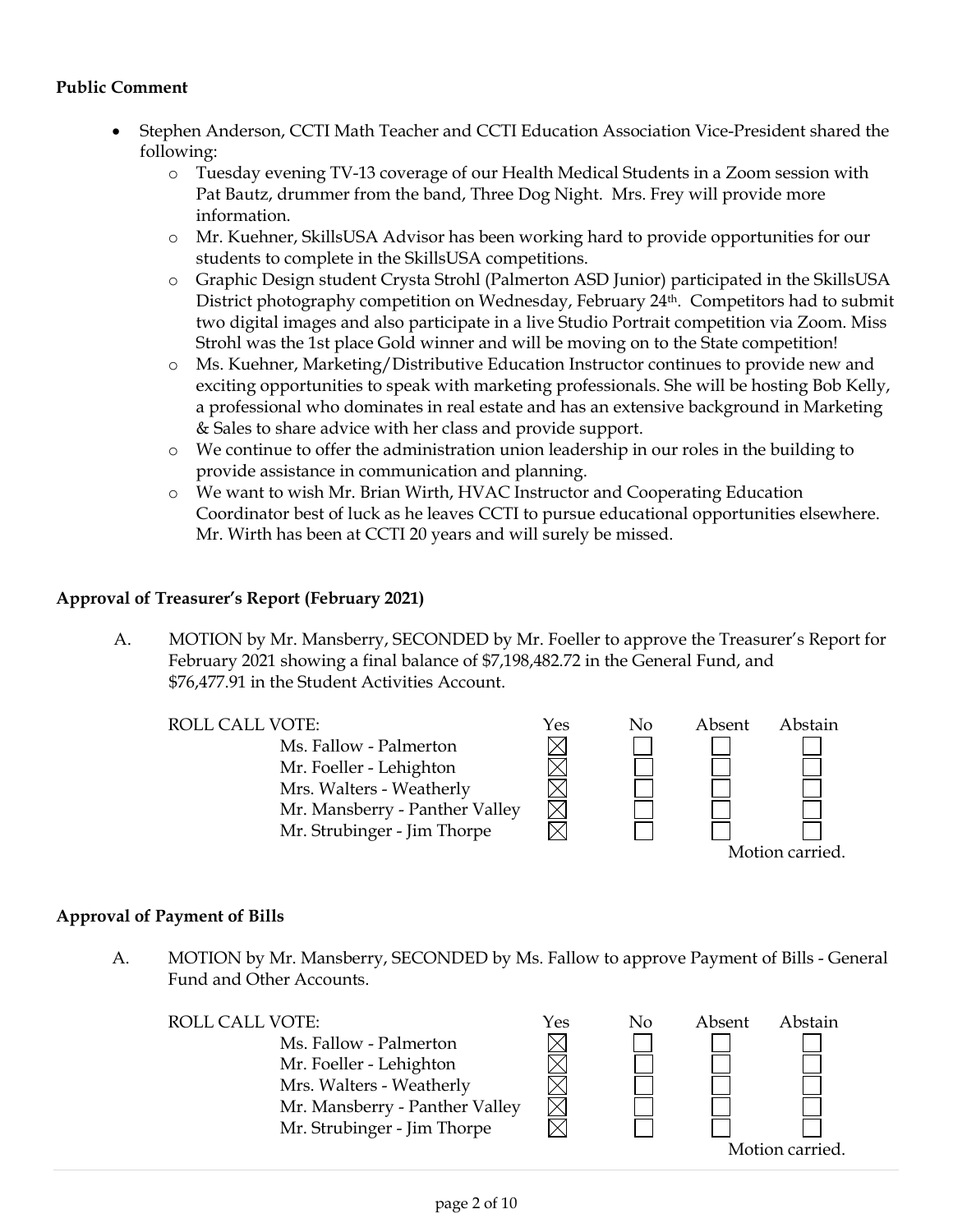#### **Administrative Reports**

- A. Director's Report Mr. Dave Reinbold, Administrative Director
	- Mr. Reinbold introduced Autumn Frey, Health Medical Instructional Aide
		- o Mrs. Frey shared the following:
			- I have been following Mr. Pat Bautz's story about his Deep Brain Stimulation Surgery. I reached out to him and asked him if I could share his story with my Health Medical Students. He responded immediately and suggested a zoom meeting. The zoom meeting was held on January 28th with the "A" group. Mr. Bautz is the drummer for the Classic Rock Band Three Dog Night. He was diagnosed with Parkinson's disease 8 years ago. The students had a great interaction of questions and answers. Mr. Bautz was very kind, funny and generous. I was glad to put the event together for the students as we are currently not able to get out to clinical. The students were then assigned a research paper on Parkinson's disease and Deep Brain Stimulation Surgery.
	- Mr. Reinbold introduced Michele Klock, Graphic Design Instructor
		- o Mrs. Klock shared the following:
			- In October, Graphic Design students participated in a statewide competition hosted by the Attorney General's office to promote the Safe2Say Something program. Safe2Say Something is a youth violence prevention program run by the Pennsylvania Office of Attorney General. The program teaches youth and adults how to recognize warning signs and signals, especially within social media, from individuals who may be a threat to themselves or others and to "say something" BEFORE it is too late.
			- Participants developed and designed a unique message about Safe2Say Something, highlighting the benefits and what the program means to students in a poster layout.
			- First, second, and third place were awarded to each grade 9<sup>th</sup> through 12<sup>th</sup>.
			- CCTI Graphic Design is home to not one, but two award winners!
				- a. Valerie Kruslicky (Panther Valley SD Freshman) won 3rd place in the 9th Grade division. Valerie's poster encourages her peers to speak up to save a life. It features statistics about teen suicide and the increase in teen anxiety and depression associated with COVID lockdowns.
				- b. Dakota Trach (Lehighton ASD Sophomore) won  $2<sup>nd</sup>$  place in the  $10<sup>th</sup>$ Grade division. Dakota's poster centered around her tagline: "Quick Contact without Contact" and featured two helping hands sharing the information. She kept her message simple and direct, pointing out that Safe2Say Something is a way to get help during a time that we are all interacting less.
			- Valerie and Dakota participated in a virtual event with the Pennsylvania Attorney General and the Office of the Attorney General's design staff during a virtual meeting on March 1st. Both Dakota and Valerie received personal congratulations and feedback about their posters from the Attorney General and his staff. They also won prizes. Valerie received a \$50 Amazon Gift Card, and Dakota won an Amazon Fire 10 HD Tablet.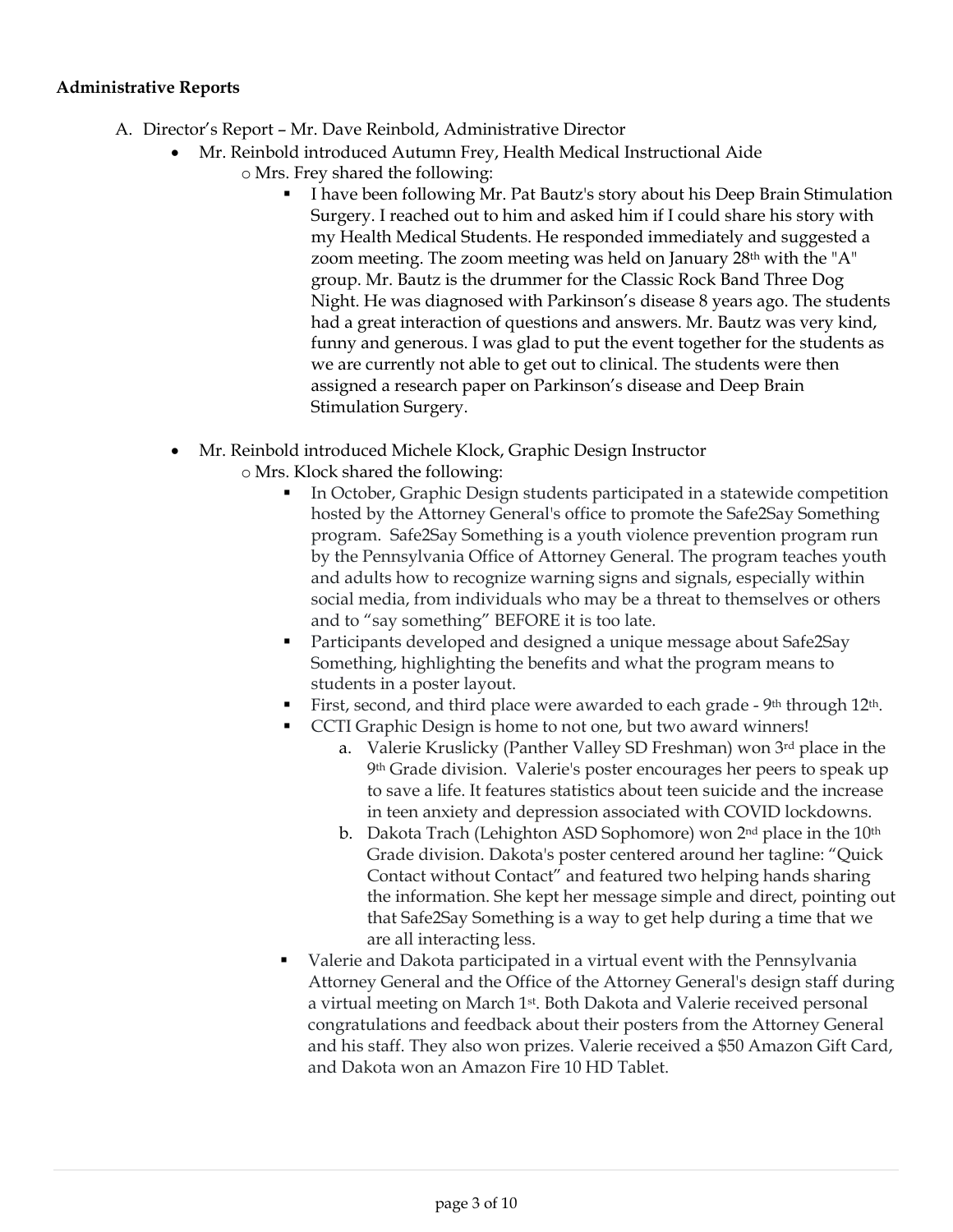- B. Principal's Report Mr. Brent Borzak
	- The 2020-2021 school year is approaching the fourth marking period. All CCTI staff continue to do a great job instructing virtually and in person.
	- Virtual Parent Teacher Conferences have taken place.
	- The Spring OAC (Occupational Advisory Committee) meetings are set for the week of March 22nd.
	- School Counselor Eugene Colosimo hosted a virtual presentation on anxiety and coping methods to our staff.
	- SkillsUSA and DECA students are prepping for their virtual competitions.
	- The NOCTI exam dates have been set for the CTE programs that chose to utilize the test this year.
	- We have a plan on delivering the Keystone Exams in May, if there is not an exemption granted to waive them, from the USDOE.
	- Graduation plans for this school year are in the works.
	- Guidance and administration are currently going through incoming applications and starting the initial phases of scheduling.
- C. Business Administrator's Report Mr. Jeffry P. Deutsch, Business Administrator
	- 2021-2022 CCTI Budget Update:
		- The 2021-2022 CCTI budget is now officially approved.
		- The four approving school districts did so by a total vote count of 30-2.
- D. Building and Grounds Report Mr. Ken Walters, Supervisor of Buildings and Grounds
	- Energy Savings Project LED Lighting Retrofit Project
		- o Work in progress
			- Electrical Distribution and Automation/Electrician students have been and continue assisting and getting the experience while improving their technical area.
			- Upon project completion (anticipate end of this fiscal year) this will achieve a \$12,500 cost savings per year moving forward
	- North and 13<sup>th</sup> Street Storm Water Drainage
		- o Work in progress
			- Engineering study was completed, received, and forwarded to Jim Thorpe Borough and PennDot for feedback/agreement with the approach for CCTI's portion prior to additional spending (surveying/permitting, etc.) The study has recommendations for CCTI, Jim Thorpe Borough, and neighbors.
	- Modular Home Project
		- o Work in progress
			- We did receive a call from an interested individual that we have starting discussion for the 2020-2021 school year. We are waiting to hear back.
			- In the meantime we are running an ad to attract additional interested parties.
	- Substitute maintenance positions
		- o Placed an ad in the Times News requesting applicants to bolster our maintenance substitute list.
		- o Anyone interested should go to our website and follow the directions listed.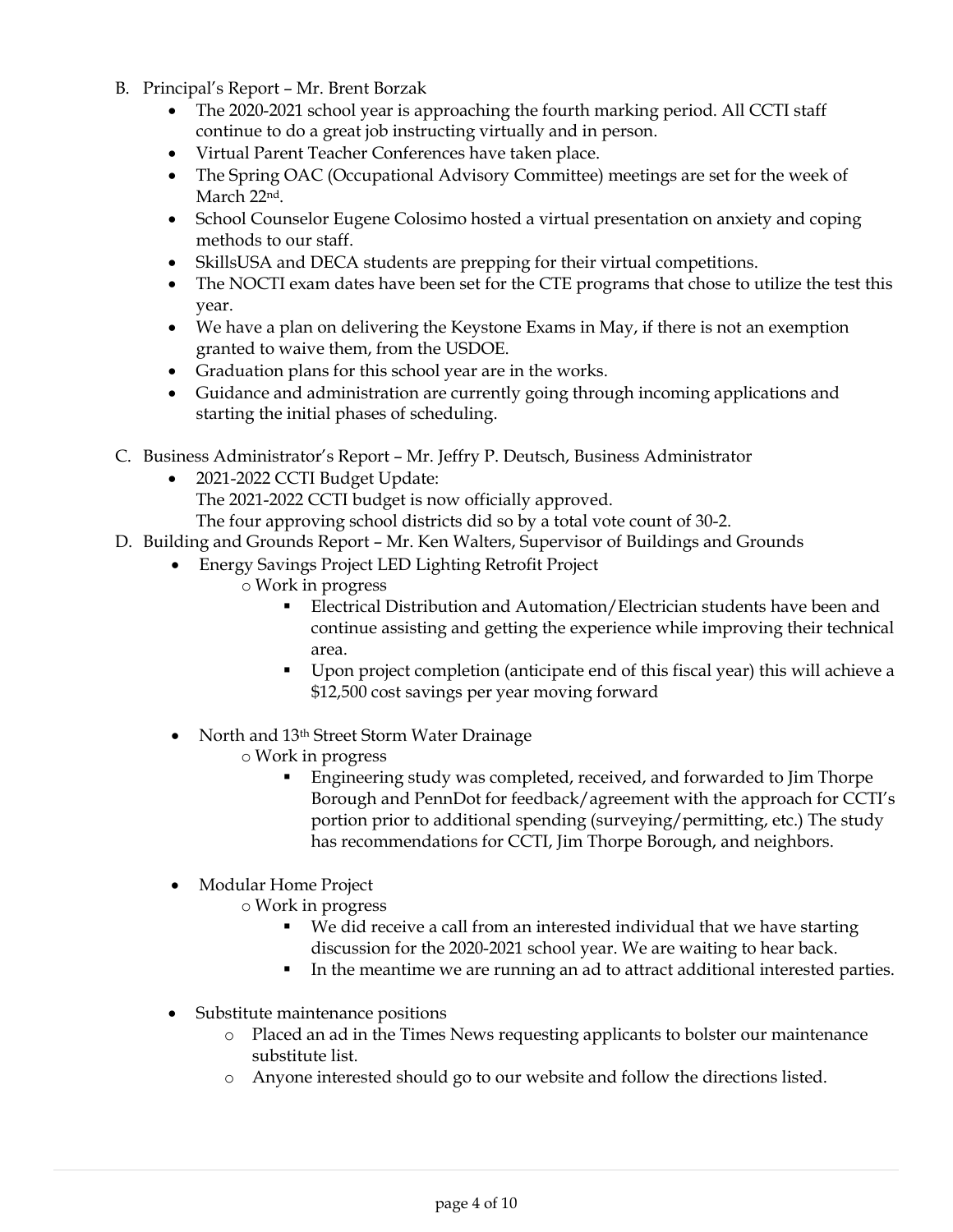- E. Facilitator of Special Education Report Mrs. Christine Trovato, Facilitator of Special Education
	- Special Population Numbers
		- o Special Education Students 84 students with IEPs
			- $\blacksquare$  Full time- 62
			- **Half time-25**
			- $\blacksquare$  FLEX-1
		- o Section 504 Plan students total 27
		- o Homeless Students 1
		- o English Language Learners 3
		- o Gifted 2
	- Transition Meetings
		- o A Virtual Meeting took place on 2/24/2021 to include CCTI's Special Education Facilitator and District Special Education Directors. The focus: Preparing for Upcoming Transition Meetings for students with special needs.
		- o Applications received on and app. March 1st.
		- o Transition Meetings will take place beginning Mid-April
			- Virtual IEP meetings
			- Student and families will meet Technical Instructors
			- IEPs and/or 504 Plans will be reviewed and revised to reflect the transition to CCTI
			- Student strengths and needs are shared to allow CCTI team to prepare for needed supports and services.
	- Informational Purposes
		- o What are Procedural Safeguards?

Procedural safeguards are the RIGHTS that persons have that protect them in their interactions with federal, state, and local governments. Procedural safeguards inform parents about the rights and protections available under Individuals with Disabilities Education Act 2004 (IDEA). Parents must receive a copy of their Procedural Safeguards at least one time/year. Safeguards include the opportunity for parents to: Participate in meetings to identification, (initial Evaluation), Annual Reviews (IEP Meetings), need for additional services, review their child's full educational records, the rights of parents to request an independent education evaluation (IEE) and how to file a complaint (Due Process) if they do not agree with their child's programming. Watch - <https://www.youtube.com/watch?v=ppq37WCJeAk>

- Moving Forward:
	- o Transition meetings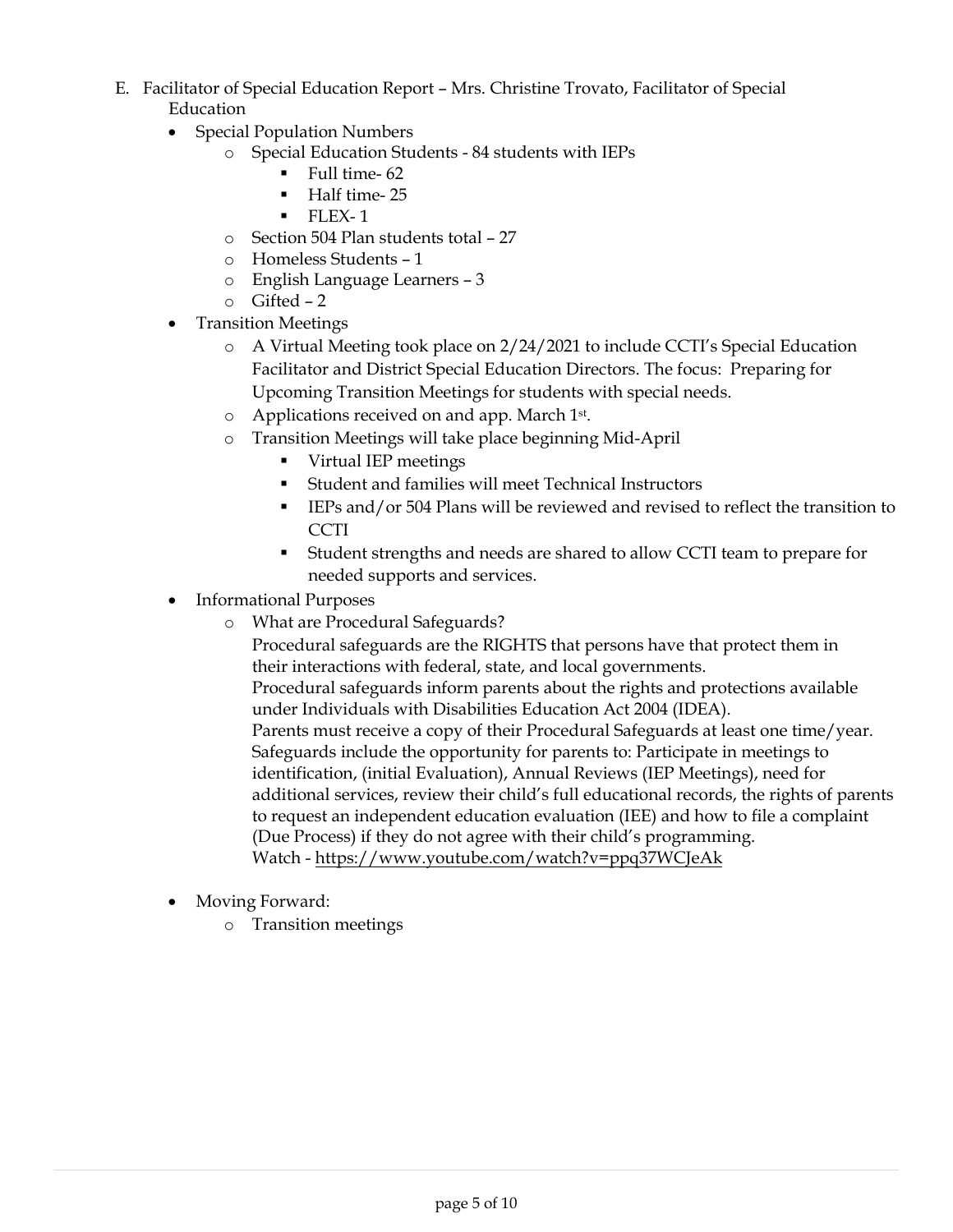# F. Adult Education Report – Ms. Francine Kluck, Adult Education Site Supervisor

**Course Offerings Spring/Summer 2021** Air Conditioning Fundamentals

Heartsaver® First Aid and CPR/AED Nurse Aide Pharmacy Technician Welding Technology Introduction to Precision Machining ServSafe® Exam

Cosmetology Refresher/Completion Nail Technician Esthetician Forklift PA State Inspection Mechanic Certification Auto Collision GED Preparation Courses

Program descriptions, orientations, and start dates are available at [www.carboncti.org/adult-education;](http://www.carboncti.org/adult-education) Spring/Summer 2021 schedule available. Follow our happenings on Facebook @cctiadulted or Carbon Career and Technical Institute – Adult Education.

# **Outreach and Program Development Report**

- March 3 GED Orientation
- March 8 PennDOT Safety Inspection program offered
- March 9 GED CCTI Staff Program Improvement Team meeting with Lehigh Carbon Community College
- March 10 GED Orientation
- March 17 GED Orientation
- March 24 GED Orientation
- March 25 Nurse Aide Orientation
- March 31 GED Orientation

# **Grant Report – GED Classes**

- June 30<sup>th</sup> virtual GED class graduation is being planned. Students have already passed their GED exam while attending CCTI's GED classes in partnership with Lehigh Carbon Community College. Classes this year will continue until the end of June virtually. Students are actively pursuing testing in the next few months for program completion. Currently, we have 30 students served.
- Summer GED day class will be offered starting in July.
- GED exam and practice test scholarships awarded through the Rotary grant.

# **Employment Opportunities**

Carbon Career & Technical Institute is developing a pool of potential instructors for technical, business, and personal interest programs in the Adult Education Department. Please contact me if you have interest in teaching.

- G. Technology Report Mr. Nate Rinda, Director of Technology
	- Drafting Installed AutoCad 2020 on the entire CAD lab.
	- 3/17/2020 Order from Early July 2020 160 Chromebooks, 4 Carts, 4 Wireless network printers, 160 additional AC adapters.
	- Additional (10) 14" Chromebooks for staff and special education support.
	- Technical support and assistance with NOCTI online testing.
	- Technical support and assistance with SkillsUSA.
	- Continued support/training to staff and students with Google Suite and all technology needs.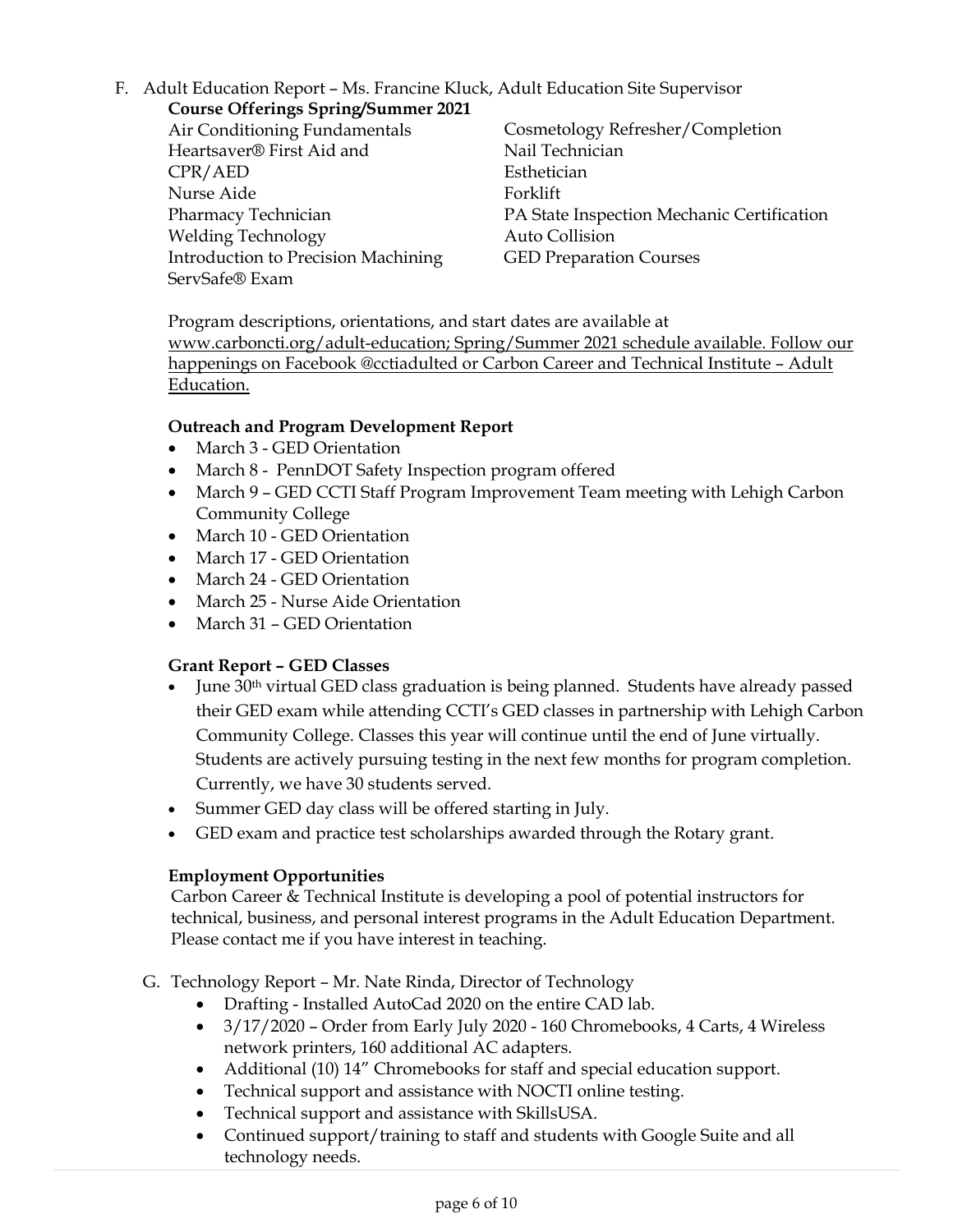- H. Superintendent of Record Report Dr. Jodi Frankelli, Palmerton Area School District Superintendent
	- Dr. Frankelli stated that she did not have a formal report but was excited to share that the Palmerton Area School District will begin offering full 5-day instruction following the spring holiday.

### **Items of Business**

### *Personnel*

MOTION by Ms. Fallow, SECONDED by Mr. Foeller to approve the following motions:

### **Reaffirmation of Teacher Mentor Approved**

A. to reaffirm the following individual as Teacher Mentor for the period of April 1, 2020 through March 31, 2021 at the established stipend of \$750.00 as indicated below:

Lisa Walck – Jalissa Kuehner, Marketing/Distributive Education Instructor

#### **Letter of Resignation Accepted/Building Substitute Appointment Approved**

B. to accept the letter of resignation from Adam Reichard, half-time long-term Substitute Social Studies teacher and to appoint him Building Substitute for the remainder of the 2020-2021 school year, effective March 19, 2021.

# **Authority Appointment Acknowledged**

C. to acknowledge receipt of the Letter of Appointment to the Carbon Career & Technical Institute Authority (5 Year Term): Palmerton Area School District – Ms. Amanda Kromer\*

Note: \*Filling the unexpired term of Darlene Yeakel through January 2024.

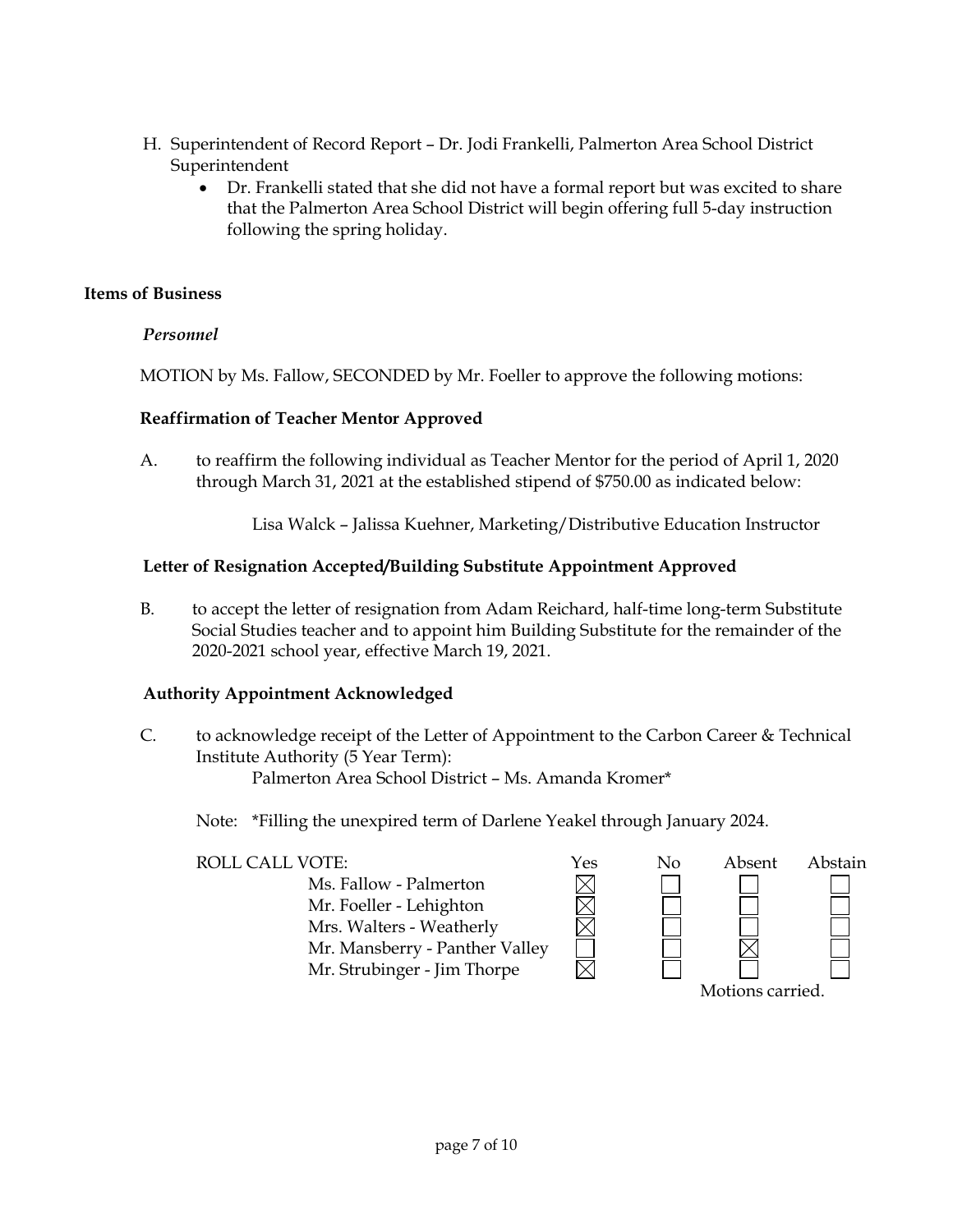#### *Education*

#### **A/B Two-Day Rotation Schedule Approved**

- A. MOTION by Mr. Mansberry, SECONDED by Ms. Fallow to approve the A/B Two-day rotation schedule when we return to total in-person instruction for the 2021-2022 school year.
	- Note: This schedule will result in students spending a full day in their technical areas and a full day in their academic classes on a two day rotating basis.



#### *Budget & Finance*

#### **Receipt of Resolutions Acknowledged**

A. MOTION by Mr. Mansberry, SECONDED by Mr. Foeller to acknowledge receipt of the Resolution pertinent to the 2021-2022 Proposed Operating Budget for the Carbon Career & Technical Institute calling for receipts and expenditures in the amount of \$8,851,959 as follows:

> **Jim Thorpe Area School District** Yes – 8, No - 0, Abstentions – 0, Absent - 1 – **Approved**

> **Lehighton Area School District** Yes – 6, No - 2, Abstentions – 0, Absent - 1 – **Approved**

> **Palmerton Area School District** Yes – 8, No - 0, Abstentions – 1, Absent - 0 – **Approved**

> **Panther Valley School District** Yes – 8, No - 0, Abstentions – 0, Absent - 1 – **Approved**

**Weatherly Area School District** Yes – 2, No - 5, Abstentions – 0, Absent – 2 – **Disapproved**

VOTE: YES - 5 NO - 0 ABSENT - 0 ABSTENTIONS - 0

Motion carried.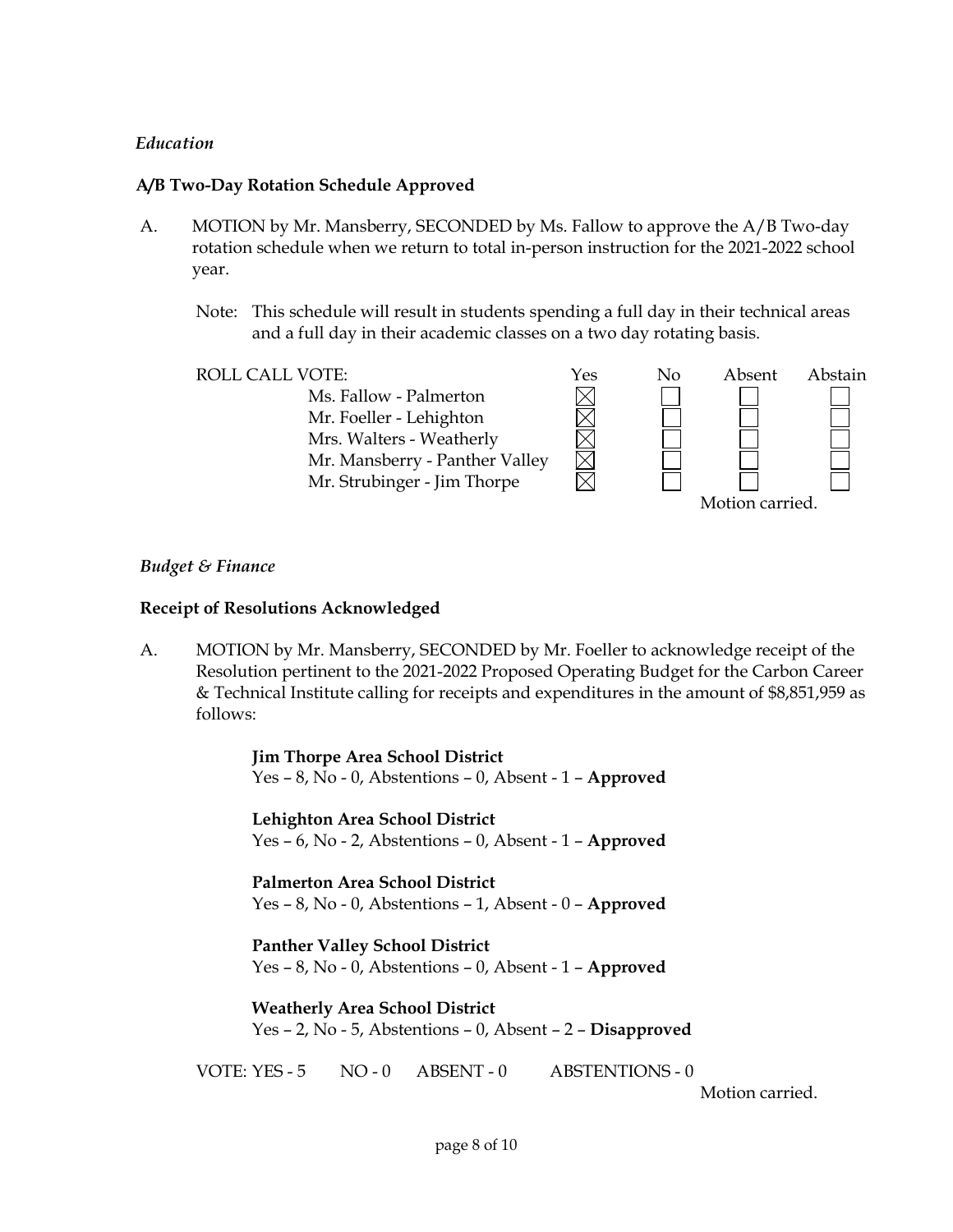#### *Buildings & Grounds*

NONE

#### *Administrative*

MOTION by Mr. Mansberry, SECONDED by Ms. Fallow to approve the following motions:

#### **2021-2022 CCTI Student/Teacher Calendar Approved**

A. to approve the 2021-2022 CCTI Student/ Teacher Calendar, as presented.

#### **CCTI Graduation Date Approved**

B. to approve the CCTI graduation date of Friday, June 18, 2021 (rain or shine) at the Carbon Career & Technical Institute campus.

VOTE: YES - 5 NO - 0 ABSENT - 0 ABSTENTIONS - 0 Motions carried.

#### **2021 Prom Details Approved**

- C. MOTION by Mr. Mansberry SECONDED by Ms. Fallow to approve the CCTI 2021 Prom to be held at Penn's Peak, Jim Thorpe, PA on Friday, May 28, 2021 at 5:00 p.m. CCTI will cover the cost of approximately \$50.00 for each attending CCTI student.
	- Note: The total cost of CCTI student tickets will be covered through the 2020-2021 CCTI General Fund School Sponsored Activity Budget.

VOTE: YES - 4 NO - 1 ABSENT - 0 ABSTENTIONS - 0 Motion carried.

#### **Reports**

#### **Foundation Report Accepted**

A. MOTION by Mr. Mansberry SECONDED by Mr. Foeller to accept the Carbon Career & Technical Institute Foundation Report, as presented.

Note: The balance in this account stands at \$1,369.40.

VOTE: YES - 5 NO - 0 ABSENT - 0 ABSTENTIONS - 0

Motion carried.